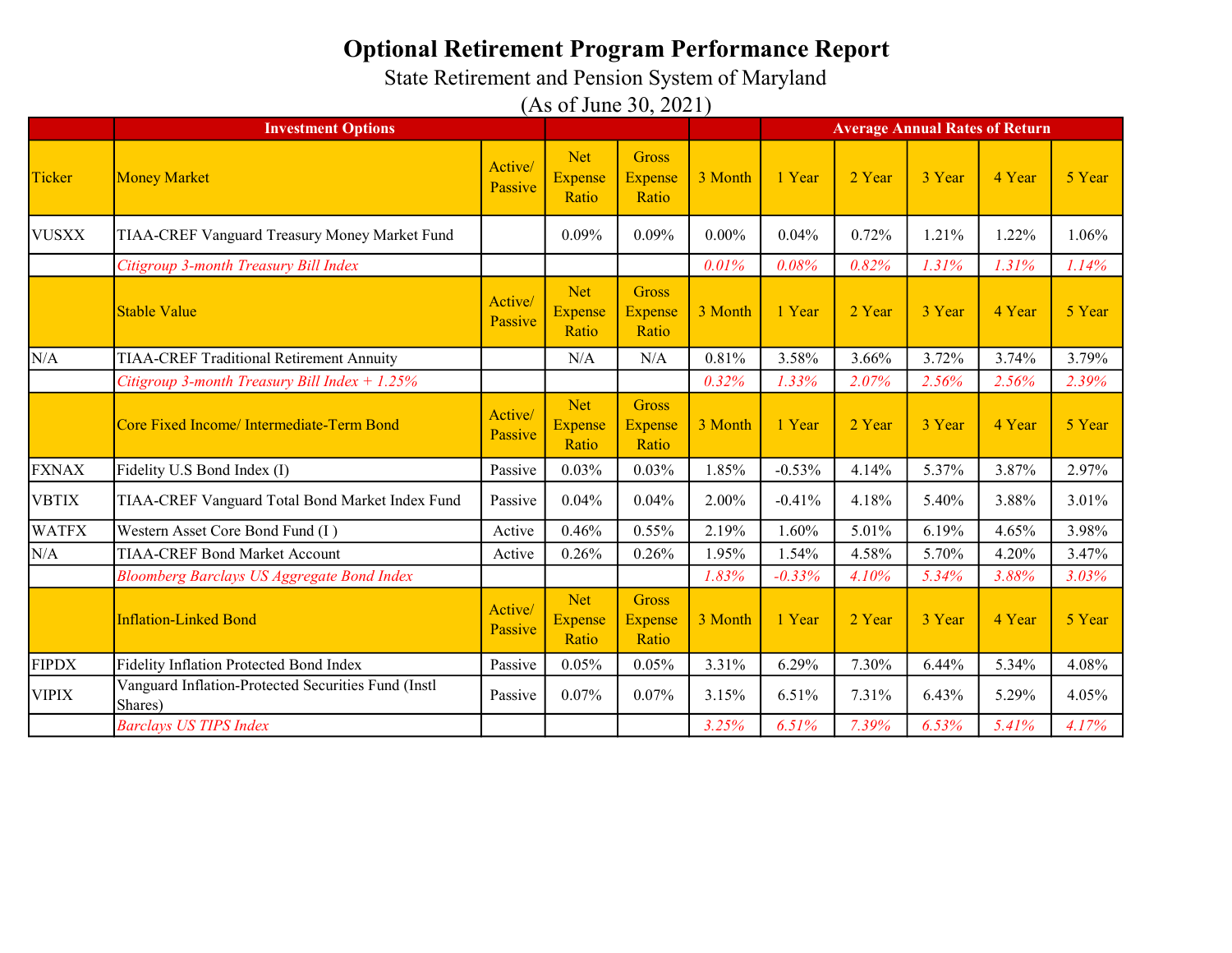State Retirement and Pension System of Maryland

|              | <b>Balanced</b>                                                                       | Active/<br>Passive | <b>Net</b><br><b>Expense</b><br>Ratio | <b>Gross</b><br><b>Expense</b><br>Ratio  | 3 Month | 1 Year | 2 Year | 3 Year | 4 Year | 5 Year |
|--------------|---------------------------------------------------------------------------------------|--------------------|---------------------------------------|------------------------------------------|---------|--------|--------|--------|--------|--------|
| <b>FBAKX</b> | Fidelity Balanced Fund (K)                                                            | Active             | 0.44%                                 | 0.44%                                    | 6.38%   | 33.51% | 21.54% | 16.38% | 14.99% | 14.71% |
| N/A          | TIAA-CREF Social Choice Account (R3)                                                  | Active             | 0.20%                                 | 0.20%                                    | 5.19%   | 23.54% | 14.43% | 12.18% | 10.82% | 10.86% |
|              | 60% Russell 1000/40% BC Aggregate Bond Index                                          |                    |                                       |                                          | 5.84%   | 24.17% | 16.67% | 14.23% | 12.78% | 12.31% |
|              | 42% Russell 3000, 18% MSCI EAFE+Canada, 40%<br><b>Bloomberg Barclays US Aggregate</b> |                    |                                       |                                          | 5.22%   | 23.13% | 14.62% | 12.19% | 10.96% | 10.95% |
|              | <b>U.S Large-Cap Equity</b>                                                           | Active/<br>Passive | <b>Net</b><br>Expense<br>Ratio        | <b>Gross</b><br><b>Expense</b><br>Ratio  | 3 Month | 1 Year | 2 Year | 3 Year | 4 Year | 5 Year |
| <b>FXAIX</b> | Fidelity 500 Index (I)                                                                | Passive            | 0.02%                                 | 0.02%                                    | 8.55%   | 40.79% | 23.02% | 18.66% | 17.57% | 17.63% |
| <b>VIIIX</b> | TIAA-CREF Vanguard Institutional Index                                                | Passive            | 0.02%                                 | 0.02%                                    | 8.54%   | 40.79% | 23.03% | 18.67% | 17.58% | 17.64% |
| <b>FCNKX</b> | Fidelity Contrafund (K)                                                               | Active             | 0.78%                                 | 0.78%                                    | 11.64%  | 38.49% | 27.86% | 20.87% | 21.68% | 21.80% |
| <b>HAITX</b> | Hartford Core Equity Fund                                                             | Active             | 0.38%                                 | 0.38%                                    | 7.78%   | 39.23% | 22.20% | 19.23% | 18.21% | 17.35% |
|              | S&P 500 Index                                                                         |                    |                                       |                                          | 8.55%   | 40.79% | 23.03% | 18.67% | 17.58% | 17.65% |
| <b>FBGKX</b> | Fidelity Blue Chip Growth Fund (K)                                                    | Active             | 0.70%                                 | 0.70%                                    | 11.09%  | 56.34% | 43.70% | 30.71% | 30.10% | 29.78% |
| <b>TRLGX</b> | T. Rowe Price Large-Cap Growth Fund - I Class                                         | Active             | 0.56%                                 | 0.56%                                    | 12.53%  | 46.98% | 33.07% | 24.88% | 25.92% | 27.02% |
|              | Russell 1000 Growth Index                                                             |                    |                                       |                                          | 11.93%  | 42.50% | 32.54% | 25.14% | 24.48% | 23.66% |
| <b>MADVX</b> | <b>BlackRock Equity Dividend Fund</b>                                                 | Active             | 0.71%                                 | 0.72%                                    | 4.38%   | 40.15% | 15.59% | 12.85% | 11.96% | 13.14% |
| <b>RWMGX</b> | TIAA-CREF American Funds Washington Mutual (R6)                                       | Active             | 0.27%                                 | 0.27%                                    | 6.39%   | 36.43% | 16.94% | 14.75% | 14.57% | 14.75% |
|              | Russell 1000 Value Index                                                              |                    |                                       |                                          | 5.21%   | 43.68% | 14.45% | 12.42% | 10.98% | 11.87% |
|              | <b>U.S. Mid-Cap Equity</b>                                                            | Active/<br>Passive | <b>Net</b><br><b>Expense</b><br>Ratio | <b>U</b> ross<br><b>Expense</b><br>Ratio | 3 Month | 1 Year | 2 Year | 3 Year | 4 Year | 5 Year |
| <b>FKMCX</b> | Fidelity Mid Cap Stock Fund (K)                                                       | Active             | 0.73%                                 | 0.73%                                    | 4.52%   | 54.36% | 19.52% | 14.96% | 14.68% | 15.32% |
| <b>VMCPX</b> | TIAA-CREF Vanguard Mid-Cap Index Fund (IP)                                            | Passive            | 0.03%                                 | 0.03%                                    | 7.59%   | 46.92% | 21.10% | 16.52% | 15.40% | 15.77% |
|              | S&P Mid Cap 400 Index                                                                 |                    |                                       |                                          | 3.64%   | 53.24% | 19.57% | 13.17% | 13.25% | 14.29% |
|              | <b>CRSP US Mid Cap Index</b>                                                          |                    |                                       |                                          | 7.59%   | 46.93% | 21.09% | 16.51% | 15.39% | 15.78% |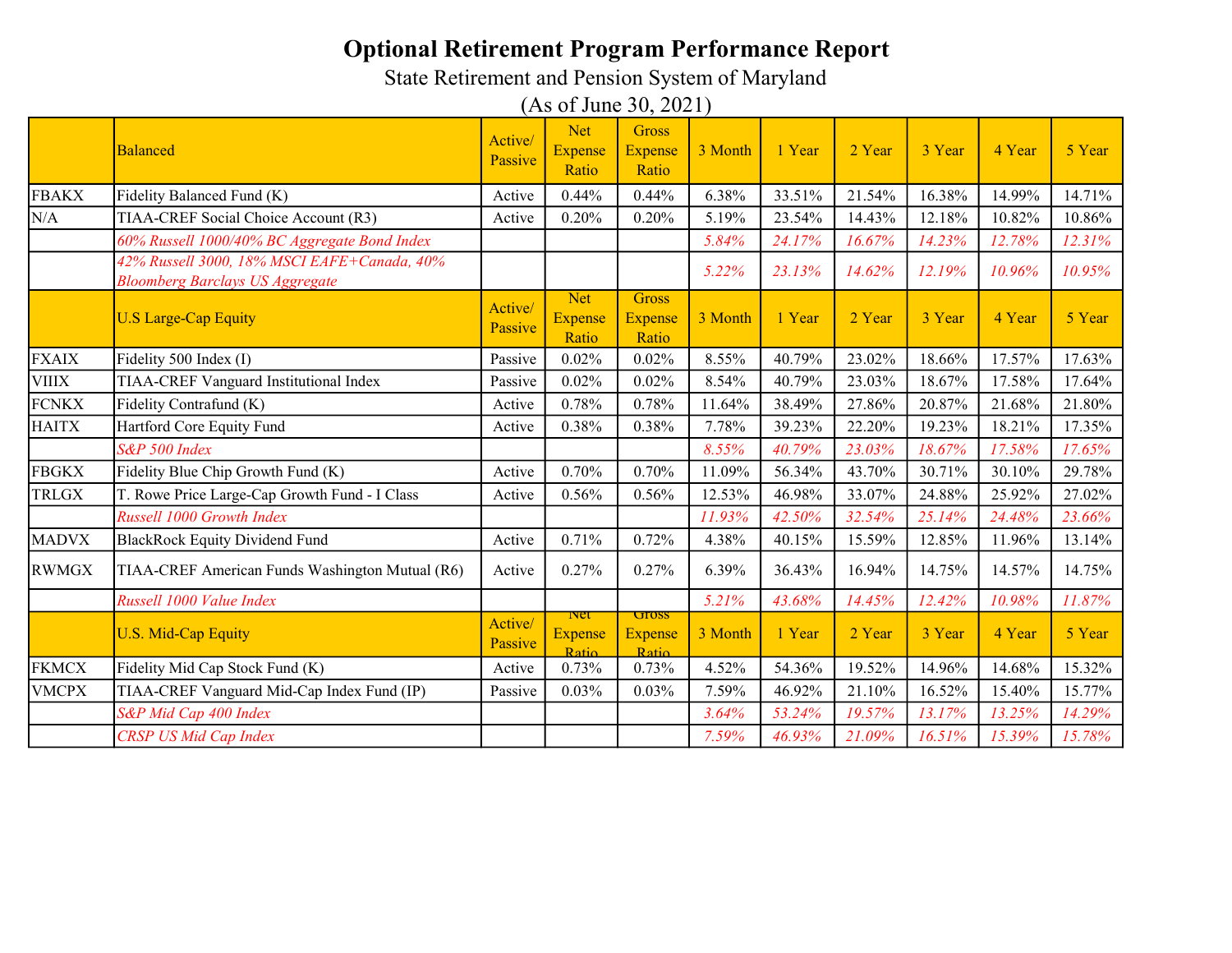State Retirement and Pension System of Maryland

|              | <b>U.S. Small-Cap Equity</b>                                | Active/<br>Passive | <b>Net</b><br><b>Expense</b><br>Ratio | Gross<br><b>Expense</b><br>Ratio        | 3 Month | 1 Year | 2 Year | 3 Year | 4 Year | 5 Year |
|--------------|-------------------------------------------------------------|--------------------|---------------------------------------|-----------------------------------------|---------|--------|--------|--------|--------|--------|
| <b>DFSTX</b> | Fidelity DFA U.S. Small Cap Portfolio (I)                   | Active             | 0.33%                                 | 0.33%                                   | 4.21%   | 65.00% | 20.70% | 11.23% | 12.24% | 14.04% |
| <b>FSSNX</b> | Fidelity Small Cap Index Fund                               | Passive            | 0.03%                                 | 0.03%                                   | 4.26%   | 61.98% | 23.09% | 13.61% | 14.63% | 16.59% |
| <b>TISEX</b> | TIAA-CREF Quant Small Cap Equity (I)                        | Active             | 0.43%                                 | 0.43%                                   | 5.57%   | 67.19% | 20.33% | 12.96% | 13.49% | 16.06% |
| <b>TISBX</b> | TIAA-CREF Small-Cap Blend Index Fund                        | Passive            | 0.06%                                 | 0.06%                                   | 4.30%   | 62.09% | 23.12% | 13.63% | 14.64% | 16.60% |
|              | Russell 2000 Index                                          |                    |                                       |                                         | 4.29%   | 62.03% | 23.00% | 13.52% | 14.52% | 16.47% |
|              | <b>International/Global Equity</b>                          | Active/<br>Passive | <b>Net</b><br><b>Expense</b><br>Ratio | <b>Gross</b><br><b>Expense</b><br>Ratio | 3 Month | 1 Year | 2 Year | 3 Year | 4 Year | 5 Year |
| <b>FSGGX</b> | Fidelity Global ex- U.S. Index Fund                         | Passive            | 0.07%                                 | 0.07%                                   | 5.43%   | 35.32% | 13.69% | 9.45%  | 8.82%  | 10.98% |
| <b>VTSNX</b> | TIAA-CREF Vanguard Total International Stock Index<br>lFund | Passive            | 0.08%                                 | 0.08%                                   | 5.53%   | 36.54% | 14.45% | 9.64%  | 9.00%  | 11.14% |
|              | MSCI ACWI ex US (Net)                                       |                    |                                       |                                         | 5.48%   | 35.72% | 13.67% | 9.38%  | 8.85%  | 11.08% |
|              |                                                             |                    |                                       |                                         |         |        |        |        |        |        |
| <b>FKIDX</b> | Fidelity Diversified International K6 Fund                  | Active             | 0.60%                                 | 0.60%                                   | 6.83%   | 29.99% | 18.64% | 13.00% | 11.16% | 12.52% |
| <b>RERGX</b> | TIAA-CREF American Funds EuroPacific Growth R6              | Active             | 0.46%                                 | 0.46%                                   | 6.97%   | 40.10% | 20.23% | 13.79% | 12.66% | 14.50% |
|              | <b>MSCI EAFE Index (Net)</b>                                |                    |                                       |                                         | 5.17%   | 32.35% | 12.05% | 8.27%  | 7.91%  | 10.28% |
| Ticker       | International/Global Equity (cont'd)                        | Active/<br>Passive | <b>Net</b><br><b>Expense</b><br>Ratio | <b>Gross</b><br><b>Expense</b><br>Ratio | 3 Month | 1 Year | 2 Year | 3 Year | 4 Year | 5 Year |
|              |                                                             |                    |                                       |                                         |         |        |        |        |        |        |
| <b>RGGRX</b> | Victory RS Global Fund (Fidelity and TIAA-CREF)             | Active             | 0.57%                                 | 1.18%                                   | 8.19%   | 38.00% | 21.13% | 17.19% | 16.57% | 16.64% |
|              | <b>MSCI All-Country World Index Free</b>                    |                    |                                       |                                         | 7.39%   | 39.26% | 19.25% | 14.57% | 13.59% | 14.61% |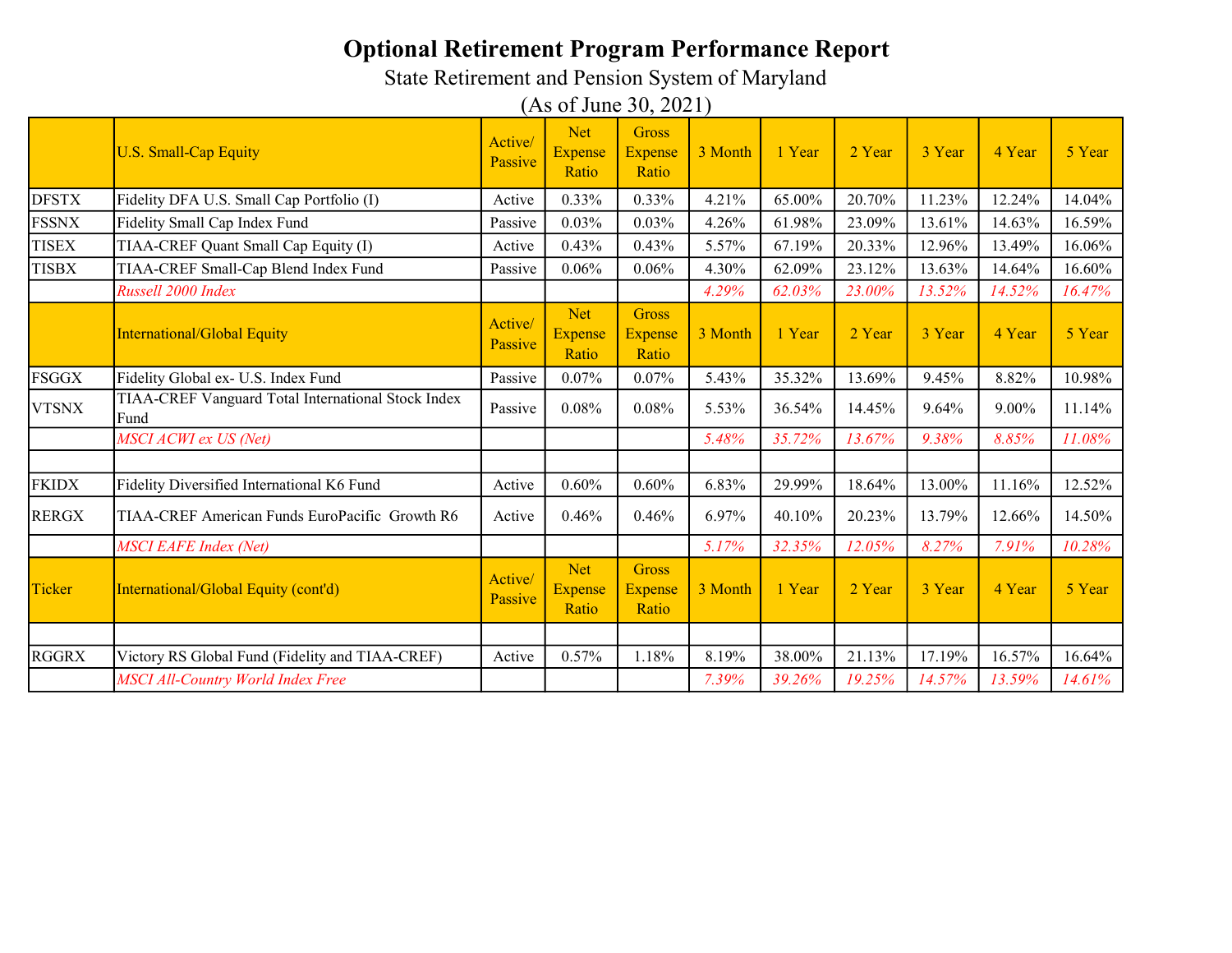State Retirement and Pension System of Maryland

|              | <b>Socially Responsible</b>                                                           | Active/<br>Passive | <b>Net</b><br><b>Expense</b>          | <b>Gross</b><br><b>Expense</b>          | 3 Month | 1 Year | 2 Year | 3 Year | 4 Year | 5 Year |
|--------------|---------------------------------------------------------------------------------------|--------------------|---------------------------------------|-----------------------------------------|---------|--------|--------|--------|--------|--------|
|              |                                                                                       |                    | Ratio                                 | Ratio                                   |         |        |        |        |        |        |
| <b>VFTAX</b> | Vanguard FTSE Social Index Fund                                                       | Passive            | 0.12%                                 | 0.12%                                   | 9.28%   | 42.06% | 25.69% | 20.71% | 19.40% | 19.81% |
|              | S&P 500 Index                                                                         |                    |                                       |                                         | 8.55%   | 40.79% | 23.03% | 18.67% | 17.58% | 17.65% |
|              |                                                                                       |                    |                                       |                                         |         |        |        |        |        |        |
| N/A          | <b>TIAA-CREF Social Choice Account</b>                                                | Active             | 0.20%                                 | 0.20%                                   | 5.19%   | 23.54% | 14.43% | 12.18% | 10.82% | 10.86% |
|              | 42% Russell 3000, 18% MSCI EAFE+Canada, 40%<br><b>Bloomberg Barclays US Aggregate</b> |                    |                                       |                                         | 5.22%   | 23.13% | 14.62% | 12.19% | 10.96% | 10.95% |
| Ticker       | <b>Lifecycle Funds</b>                                                                | Active/<br>Passive | <b>Net</b><br><b>Expense</b><br>Ratio | <b>Gross</b><br><b>Expense</b><br>Ratio | 3 Month | 1 Year | 2 Year | 3 Year | 4 Year | 5 Year |
| <b>FFGZX</b> | Fidelity Freedom Index Income Instl Premium                                           | Passive            | 0.08%                                 | 0.08%                                   | 2.54%   | 6.86%  | 6.71%  | 6.62%  | 5.74%  | 5.37%  |
| <b>FFGFX</b> | Fidelity Freedom Index 2005 Instl Premium                                             | Passive            | 0.08%                                 | 0.08%                                   | 2.78%   | 8.64%  | 7.53%  | 7.25%  | 6.49%  | 6.38%  |
| <b>FFWTX</b> | Fidelity Freedom Index 2010 Instl Premium                                             | Passive            | 0.08%                                 | 0.08%                                   | 3.37%   | 12.08% | 9.13%  | 8.39%  | 7.60%  | 7.60%  |
| <b>FIWFX</b> | Fidelity Freedom Index 2015 Instl Premium                                             | Passive            | 0.08%                                 | 0.08%                                   | 3.94%   | 15.58% | 10.71% | 9.48%  | 8.68%  | 8.80%  |
| <b>FIWTX</b> | Fidelity Freedom Index 2020 Instl Premium                                             | Passive            | 0.08%                                 | 0.08%                                   | 4.47%   | 19.02% | 12.24% | 10.54% | 9.64%  | 9.80%  |
| <b>FFEDX</b> | Fidelity Freedom Index 2025 Instl Premium                                             | Passive            | 0.08%                                 | $0.08\%$                                | 4.91%   | 21.65% | 13.37% | 11.31% | 10.39% | 10.62% |
| <b>FFEGX</b> | Fidelity Freedom Index 2030 Instl Premium                                             | Passive            | 0.08%                                 | 0.08%                                   | 5.36%   | 25.01% | 14.70% | 12.19% | 11.46% | 12.04% |
| <b>FFEZX</b> | Fidelity Freedom Index 2035 Instl Premium                                             | Passive            | 0.08%                                 | 0.08%                                   | 6.17%   | 31.29% | 16.97% | 13.57% | 12.87% | 13.58% |
| <b>FFIZX</b> | Fidelity Freedom Index 2040 Instl Premium                                             | Passive            | 0.08%                                 | 0.08%                                   | 6.76%   | 35.61% | 18.51% | 14.54% | 13.64% | 14.22% |
| <b>FFOLX</b> | Fidelity Freedom Index 2045 Instl Premium                                             | Passive            | 0.08%                                 | 0.08%                                   | 6.76%   | 35.54% | 18.49% | 14.54% | 13.63% | 14.21% |
| <b>FFOPX</b> | Fidelity Freedom Index 2050 Instl Premium                                             | Passive            | 0.08%                                 | 0.08%                                   | 6.73%   | 35.52% | 18.50% | 14.53% | 13.63% | 14.21% |
| <b>FFLDX</b> | Fidelity Freedom Index 2055 Instl Premium                                             | Passive            | 0.08%                                 | 0.08%                                   | 6.71%   | 35.55% | 18.49% | 14.52% | 13.62% | 14.21% |
| <b>FFLEX</b> | Fidelity Freedom Index 2060 Instl Premium                                             | Passive            | 0.08%                                 | 0.08%                                   | 6.79%   | 35.59% | 18.49% | 14.52% | 13.63% | 14.22% |
| <b>FFIKX</b> | Fidelity Freedom Index 2065 Instl Premium                                             | Passive            | 0.08%                                 | 0.08%                                   | 6.76%   | 35.50% | 18.52% |        |        |        |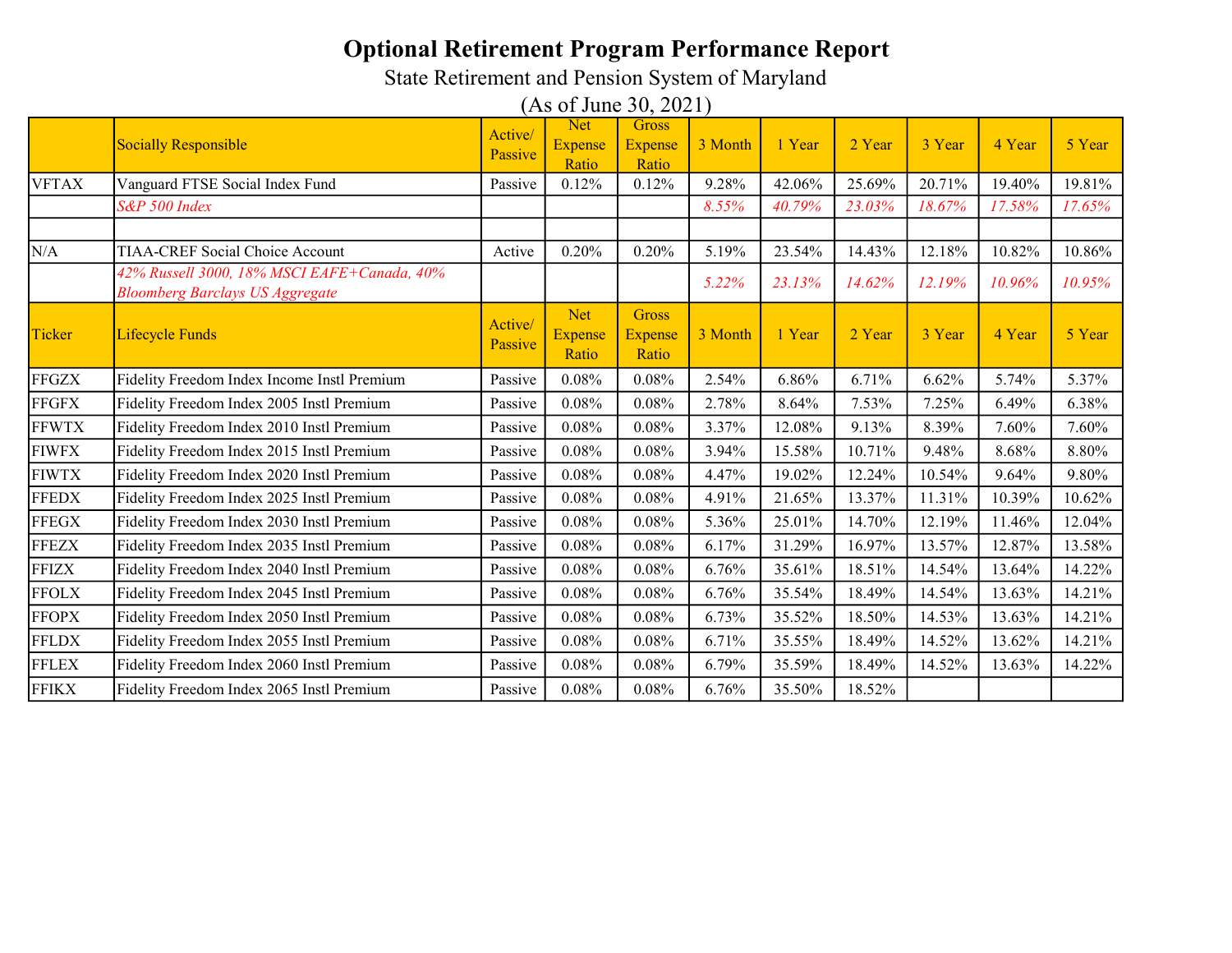State Retirement and Pension System of Maryland

(As of June 30, 2021)

| Ticker       | Lifecycle Funds                            | Active/<br>Passive | <b>Net</b><br><b>Expense</b><br>Ratio | Gross<br><b>Expense</b><br>Ratio | 3 Month | 1 Year | 2 Year | 3 Year | 4 Year | 5 Year |
|--------------|--------------------------------------------|--------------------|---------------------------------------|----------------------------------|---------|--------|--------|--------|--------|--------|
| <b>TRILX</b> | TIAA-CREF Lifecycle Index Ret Income Instl | Passive            | 0.10%                                 | 0.26%                            | 3.81%   | 15.64% | 10.90% | 9.59%  | 8.40%  | 8.14%  |
| <b>TLTIX</b> | TIAA-CREF Lifecycle Index 2010 Instl       | Passive            | $0.10\%$                              | 0.25%                            | 3.74%   | 15.44% | 10.77% | 9.52%  | 8.39%  | 8.27%  |
| <b>TLFIX</b> | TIAA-CREF Lifecycle Index 2015 Instl       | Passive            | 0.10%                                 | 0.23%                            | 4.03%   | 17.35% | 11.65% | 10.12% | 8.99%  | 8.95%  |
| <b>TLWIX</b> | TIAA-CREF Lifecycle Index 2020 Instl       | Passive            | 0.10%                                 | 0.21%                            | 4.34%   | 19.25% | 12.46% | 10.68% | 9.61%  | 9.72%  |
| <b>TLQIX</b> | TIAA-CREF Lifecycle Index 2025 Instl       | Passive            | 0.10%                                 | 0.20%                            | 4.82%   | 22.34% | 13.74% | 11.52% | 10.50% | 10.74% |
| <b>TLHIX</b> | TIAA-CREF Lifecycle Index 2030 Instl       | Passive            | 0.10%                                 | 0.20%                            | 5.27%   | 25.56% | 15.05% | 12.39% | 11.38% | 11.78% |
| <b>TLYIX</b> | TIAA-CREF Lifecycle Index 2035 Instl       | Passive            | 0.10%                                 | 0.19%                            | 5.71%   | 28.89% | 16.35% | 13.22% | 12.26% | 12.79% |
| <b>TLZIX</b> | TIAA-CREF Lifecycle Index 2040 Instl       | Passive            | 0.10%                                 | 0.19%                            | 6.20%   | 32.47% | 17.63% | 13.99% | 13.12% | 13.80% |
| <b>TLXIX</b> | TIAA-CREF Lifecycle Index 2045 Instl       | Passive            | $0.10\%$                              | 0.19%                            | 6.61%   | 36.05% | 18.92% | 14.78% | 13.84% | 14.52% |
| <b>TLLIX</b> | TIAA-CREF Lifecycle Index 2050 Instl       | Passive            | 0.10%                                 | 0.19%                            | 6.78%   | 36.91% | 19.27% | 14.99% | 14.03% | 14.72% |
| <b>TTIIX</b> | TIAA-CREF Lifecycle Index 2055 Instl       | Passive            | $0.10\%$                              | 0.20%                            | 6.82%   | 37.41% | 19.42% | 15.08% | 14.15% | 14.86% |
| <b>TVIIX</b> | TIAA-CREF Lifecycle Index 2060 Instl       | Passive            | 0.10%                                 | 0.26%                            | 6.91%   | 38.04% | 19.61% | 15.20% | 14.29% | 15.01% |

Source: FactSet, TIAA-CREF, Fidelity